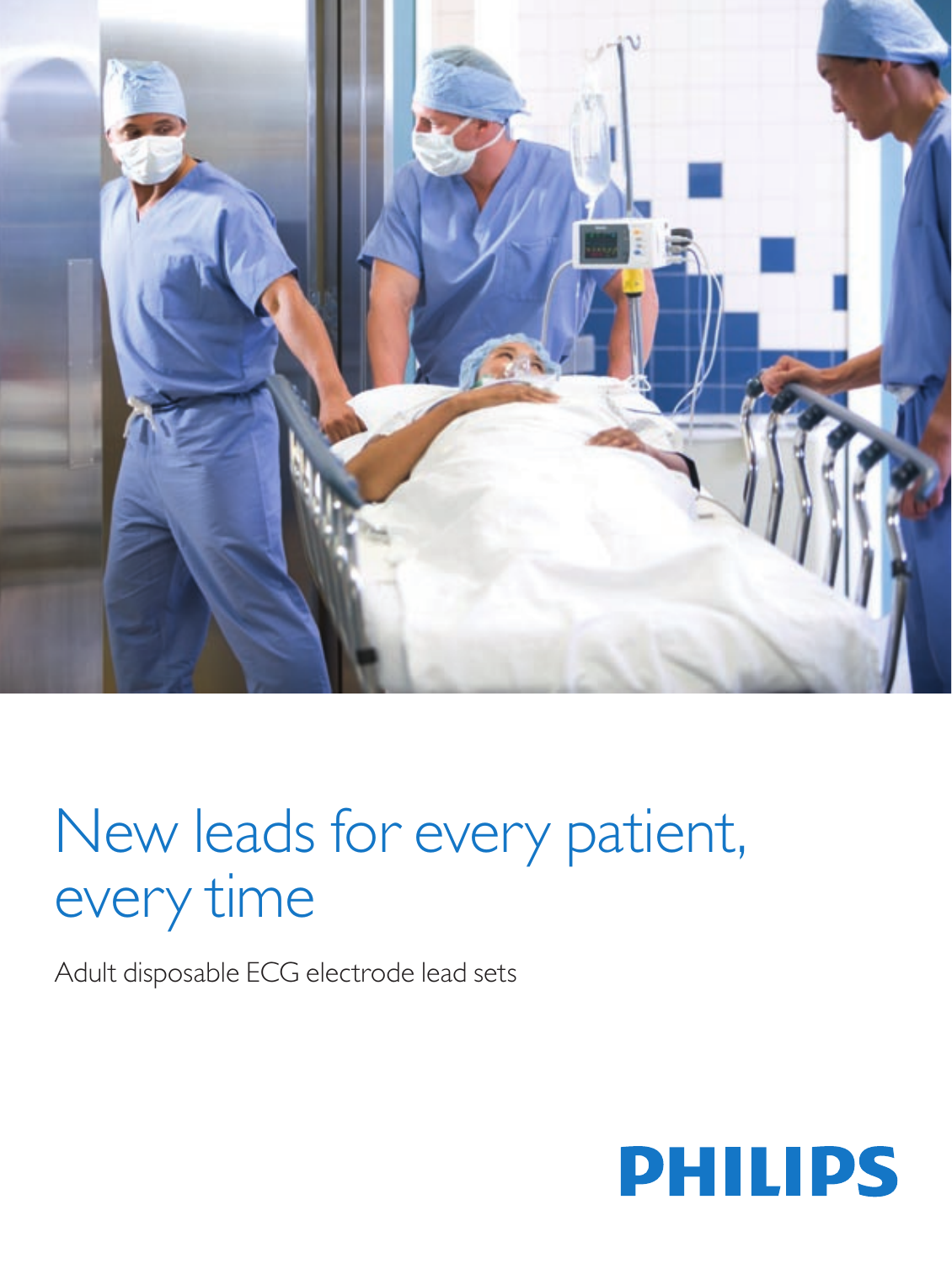# The smart choice

When patients come to the hospital, they expect to get better. But hospital-acquired infections (HAIs) can lead to extended stays, unnecessary costs, and even avoidable deaths. Drug-resistant pathogens thrive in hospitals, persisting on surfaces like reusable ECG leads for weeks. Philips is committed to providing innovative patient monitoring products to assist in the prevention of cross-contamination. **Adult disposable ECG electrode lead sets can help you reduce your patient's risk of HAI by using new leads for every patient.** Designed to be easy to use, convenient, and versatile, they come in one size to fit all adult patients. Philips disposable ECG electrode lead sets can contribute to a comprehensive strategy to fight HAIs.

## **The high toll of hospital-acquired infections**

Every year, patients acquire an estimated 1.7 million infections while being treated at U.S. hospitals, accounting for 98,987 deaths.<sup>1</sup> And they're expensive — each HAI adds an average \$15,275 in excess health care costs.2 Government reporting mandates, coupled with reduced reimbursement rates for certain types of infections, are adding to the economic pressures on hospitals to reduce HAIs.

# **Disposable ECG electrode lead sets help reduce the risk of infections**

In most cases, reusable ECG leads are one of the last non-disposable items used on a patient's torso. One recent study found that 77 percent of reusable ECG leads harbor one or more antibiotic-resistant pathogens even after being cleaned and prepared for the next patient.<sup>3</sup>



Available in 3- or 5-lead configurations, with metallic or radiolucent wires, Philips adult disposable ECG electrode lead sets can help caregivers reduce the risk of hospital-acquired infections.

- <sup>1</sup> Klevens R, Edwards J. Estimating health care-associated infections and deaths in U.S. hospitals, 2002. CDC Public Health Reports. 2007 Mar–Apr;(122):160–166.
- <sup>2</sup> Roberts RR, Scott RD 2nd, Cordell R, Solomon SL, Steele L, Kampe LM, et al. The use of economic modeling to determine the hospital costs associated with nosocomial infections. Clin Infect Dis. 2003 Jun 1;36(11):1424-32.
- <sup>3</sup> Jancin B. Antibiotic-resistant pathogens found on 77% of ECG lead wires. Cardiology News. 2004 Mar;2(3):n.p.
- 4 Brown, DQ. Electrocardiography wires: a potential source of infection. NTI News. 2006 May 24:B1.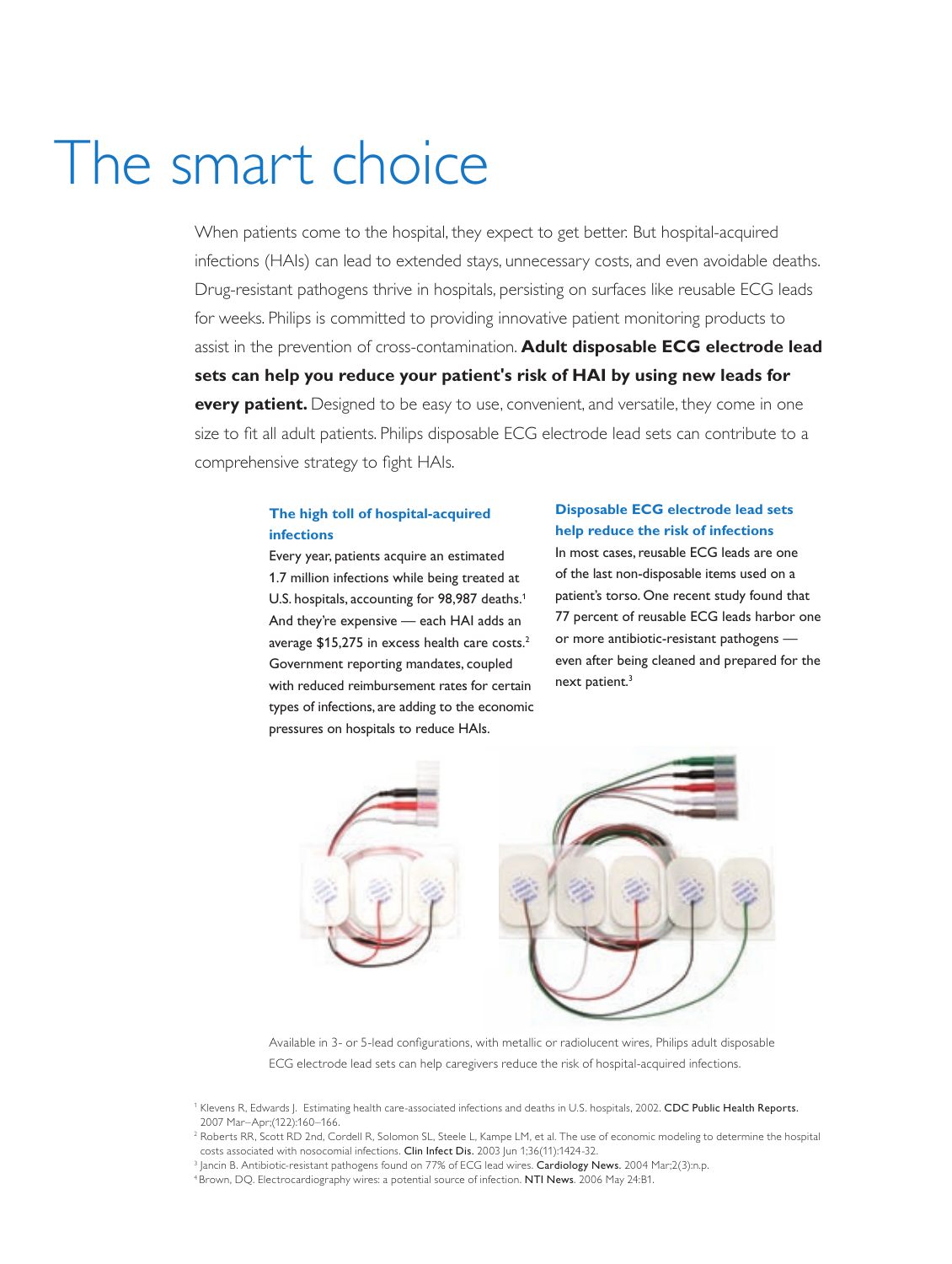By removing this reservoir of nosocomial pathogens, hospitals can reduce their patients' risk of developing infections.4

#### **Simple design for quick lead placement**

Philips disposable ECG electrode lead sets are designed for ease of use. AAMI and IEC color-coded wires makes for faster lead placement. The solid-gel electrode technology has an estimated 72 hour wear time and can be repositioned one time. Philips disposable ECG electrode lead sets do not need an adapter — they plug directly into the Philips trunk cable, saving a step and reducing reusable parts in contact with the patient.

#### **Comfortable to wear**

The flexible wires on Philips disposable ECG electrode lead sets feel comfortable against patients' skin, preventing the chafing that can result from stiff wires. Additionally, the adhesive is designed to reduce skin irritation. A removable combiner clip keeps wires from tangling, so patients have freedom of motion and clinicians save time.

#### **Convenient to use**

Philips disposable ECG electrode lead sets have a wire length of one meter (39 in.) to fit many adult size patients, reducing supplies inventory and avoiding potential waste caused by opening the wrong size. A strain relief device on the connectors allows for easier removal of electrode lead sets from the patient trunk cable. And with pre-attached electrodes, there's one less step involved in the ECG monitoring process.

#### **Versatile for a variety of care areas**

Philips disposable ECG electrode lead sets are compatible with all Philips CMS and IntelliVue patient monitors. Metallic or optional radiolucent unshielded wires, available in 3- or 5-lead configurations, extend the range of care areas and patient types that can benefit from disposable leads.

### **Advanced technology leading to excellent trace quality**

Although the Philips disposable ECG electrode lead sets have a small footprint (30 mm  $\times$  45 mm), they have over  $3\times$  the conductive surface area of a conventional round electrode, thus reducing impedance and enhancing the trace quality.

**Philips disposable electrode lead set**



#### **Traditional round, wet gel electrode**

Philips disposable electrode lead sets have over three times the conductive surface area of a conventional round, wet gel electrode.